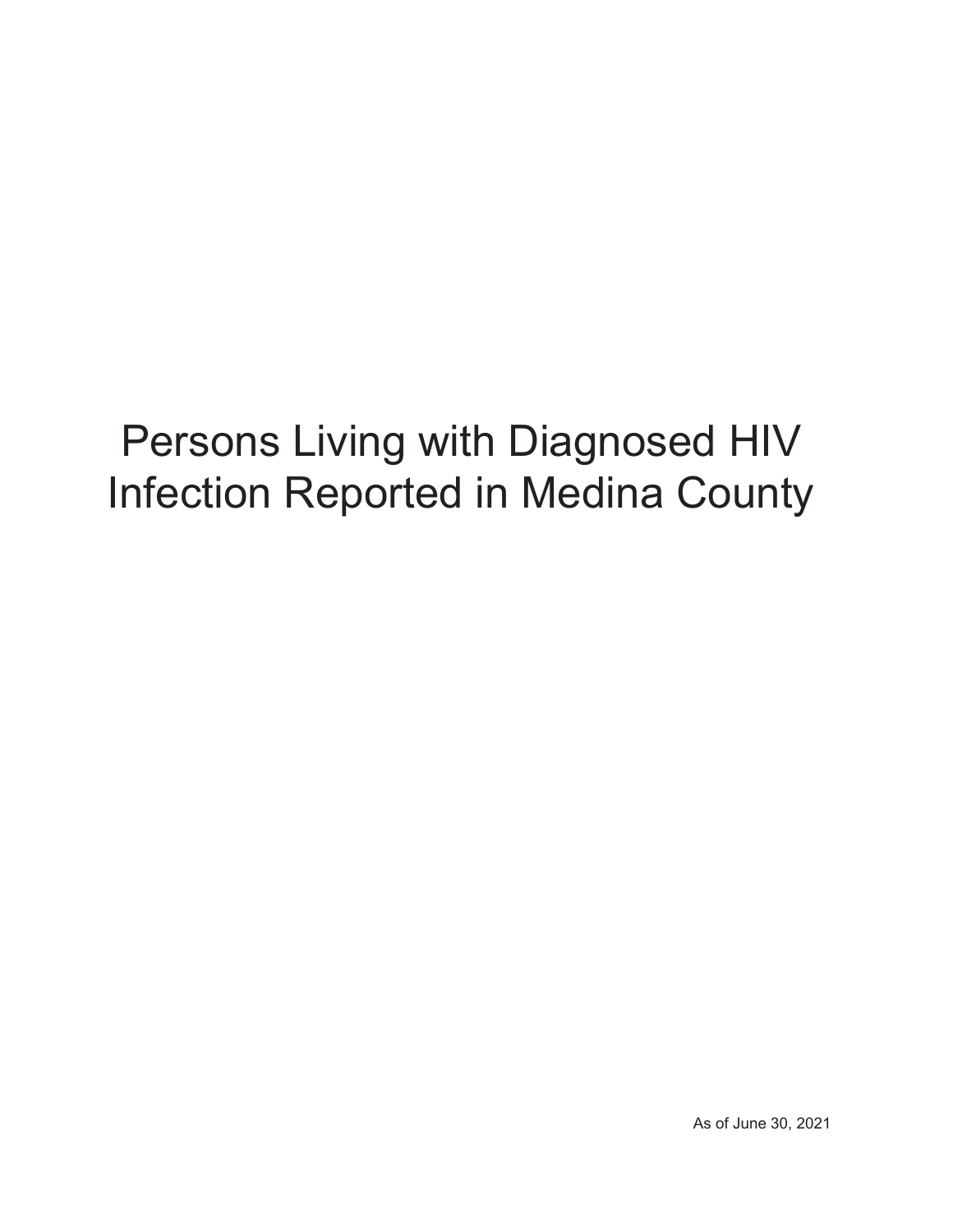|                                              |                   | Living with diagnosed HIV infection |                | <b>Current Disease Status</b> |       |                          |       |  |  |  |  |
|----------------------------------------------|-------------------|-------------------------------------|----------------|-------------------------------|-------|--------------------------|-------|--|--|--|--|
|                                              |                   | in 2020                             |                | <b>HIV (not AIDS)</b>         |       | <b>AIDS</b>              |       |  |  |  |  |
| Characteristic                               | Rate <sup>a</sup> | No.                                 | $\%$           | No.                           | $\%$  | No.                      | $\%$  |  |  |  |  |
| Sex at birth                                 |                   |                                     |                |                               |       |                          |       |  |  |  |  |
| Males                                        | 97.4              | 87                                  | 79%            | 45                            | 74%   | 42                       | 86%   |  |  |  |  |
| Females                                      | 25.1              | 23                                  | 21%            | 16                            | 26%   | $\overline{7}$           | 14%   |  |  |  |  |
| Age at end of year                           |                   |                                     |                |                               |       |                          |       |  |  |  |  |
| < 13                                         | $\star$           |                                     |                |                               |       |                          |       |  |  |  |  |
| $13 - 14$                                    |                   |                                     |                |                               |       |                          |       |  |  |  |  |
| $15 - 19$                                    |                   | ٠                                   | ÷              |                               | ÷     |                          |       |  |  |  |  |
| $20 - 24$                                    | $\star$           | 4                                   | 4%             | 4                             | 7%    |                          |       |  |  |  |  |
| 25-29                                        | 73.4              | $\overline{7}$                      | 6%             | 5                             | 8%    | 2                        | 4%    |  |  |  |  |
| 30-34                                        | 99.0              | 10                                  | 9%             | 8                             | 13%   | 2                        | 4%    |  |  |  |  |
| 35-39                                        | 71.7              | 8                                   | 7%             | 3                             | 5%    | 5                        | 10%   |  |  |  |  |
| 40-44                                        | 70.1              | 8                                   | 7%             | 6                             | 10%   | $\overline{2}$           | 4%    |  |  |  |  |
| 45-49                                        | 101.3             | 12                                  | 11%            | 5                             | 8%    | $\overline{7}$           | 14%   |  |  |  |  |
| 50-54                                        | 100.9             | 13                                  | 12%            | 4                             | 7%    | 9                        | 18%   |  |  |  |  |
| 55-64                                        | 120.8             | 32                                  | 29%            | 17                            | 28%   | 15                       | 31%   |  |  |  |  |
| $65+$                                        | 46.3              | 16                                  | 15%            | 9                             | 15%   | $\overline{7}$           | 14%   |  |  |  |  |
| Race/Ethnicity <sup>b</sup>                  |                   |                                     |                |                               |       |                          |       |  |  |  |  |
| American Indian/Alaska Native                | $\star$           |                                     |                |                               |       |                          |       |  |  |  |  |
| Asian/Pacific Islander                       | $\star$           | $\overline{\phantom{a}}$            |                |                               |       | ٠                        |       |  |  |  |  |
| Black/African-American                       | 494.1             | 13                                  | 12%            | 7                             | 11%   | 6                        | 12%   |  |  |  |  |
| Hispanic/Latinx                              | 131.7             | 6                                   | $5\%$          | 6                             | 10%   | ÷,                       |       |  |  |  |  |
| White                                        | 52.2              | 88                                  | 80%            | 48                            | 79%   | 40                       | 82%   |  |  |  |  |
| Multi-Race                                   | $\star$           | 3                                   | 3%             |                               |       | 3                        | 6%    |  |  |  |  |
| Unknown                                      | $\star$           |                                     |                |                               |       |                          |       |  |  |  |  |
| Race/Ethnicity <sup>b</sup> and Sex at birth |                   |                                     |                |                               |       |                          |       |  |  |  |  |
| American Indian/Alaska Native Males          | $\star$           |                                     |                |                               |       |                          |       |  |  |  |  |
| American Indian/Alaska Native Females        |                   |                                     |                |                               |       |                          |       |  |  |  |  |
| Asian/Pacific Islander Males                 |                   |                                     |                |                               |       |                          |       |  |  |  |  |
| Asian/Pacific Islander Females               |                   | ٠                                   | $\overline{a}$ |                               |       |                          |       |  |  |  |  |
| Black/African-American Males                 | 721.0             | 10                                  | 9%             | 6                             | 10%   | 4                        | 8%    |  |  |  |  |
| <b>Black/African-American Females</b>        | $\star$           | 3                                   | 3%             | 1                             | 2%    | $\overline{2}$           | 4%    |  |  |  |  |
| Hispanic/Latino Males                        | 217.4             | 5                                   | 5%             | 5                             | 8%    | $\blacksquare$           |       |  |  |  |  |
| Hispanic/Latina Females                      | $^\star$          | $\mathbf{1}$                        | 1%             | $\mathbf{1}$                  | $2\%$ | $\overline{\phantom{a}}$ |       |  |  |  |  |
| <b>White Males</b>                           | 83.0              | 69                                  | 63%            | 34                            | 56%   | 35                       | 71%   |  |  |  |  |
| <b>White Females</b>                         | 22.2              | 19                                  | 17%            | 14                            | 23%   | 5                        | 10%   |  |  |  |  |
| Multi-Race Males                             | $\star$           | 3                                   | $3%$           |                               |       | 3                        | $6\%$ |  |  |  |  |
| <b>Multi-Race Females</b>                    |                   |                                     |                |                               |       |                          |       |  |  |  |  |
| Unknown                                      | $\star$           | ÷                                   |                |                               |       |                          |       |  |  |  |  |
| <b>Total</b>                                 | 60.8              | 110                                 |                | 61                            |       | 49                       |       |  |  |  |  |

## **Reported persons living with diagnosed HIV infection in 2020 by current disease status and selected characteristics, Medina County**

Living with diagnosed HIV infection represents all persons ever diagnosed and reported with HIV and/or AIDS who have not been reported as having died as of December 31, 2020. Persons living with diagnosed HIV infection represent persons living in Ohio as of December 31, 2020, regardless of whether the person was a resident of Ohio at time of initial HIV and/or AIDS diagnosis.

Asterisk (\*) indicates rate not calculated for case count <5 due to unstable rates. Dash (-) indicates no cases were reported for the given category.

<sup>a</sup>The rate is the number of persons living with diagnosed HIV infection per 100,000 population calculated using 2020 U.S. Census estimates.

ᵇ Hispanics/Latinx may be of any race. Persons with a race of American Indian/Alaska Native, Asian/Pacific Islander, Black/African-American, White, or Multi-Race are not-Hispanic. Asian/Pacific Islander includes Native Hawaiians.

Source: Ohio Department of Health, HIV Surveillance Program. Data reported through June 30, 2021.

Notes: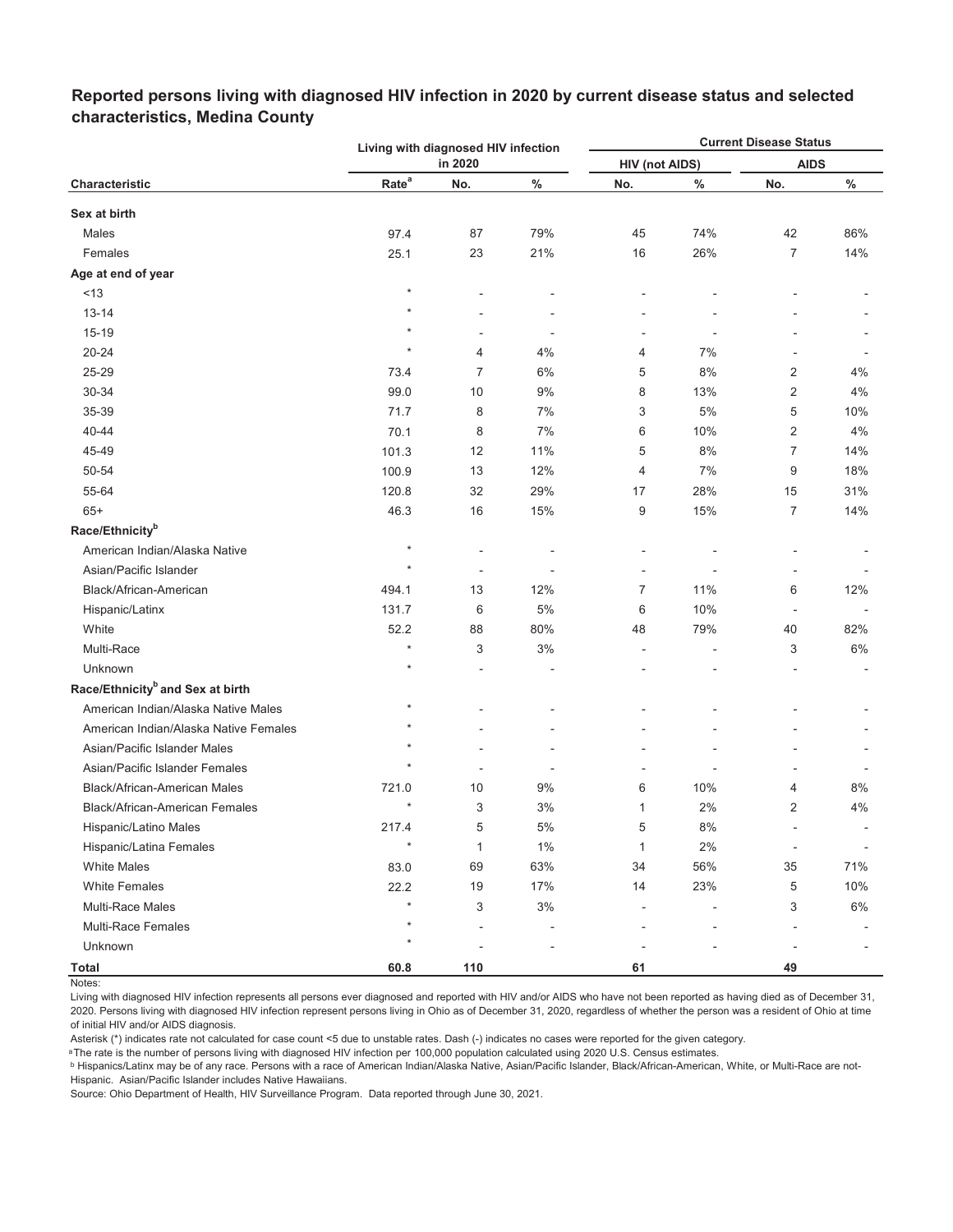|                                          | Living with diagnosed HIV infection |                          | <b>Current Disease Status</b> |                          |                |      |  |  |  |  |
|------------------------------------------|-------------------------------------|--------------------------|-------------------------------|--------------------------|----------------|------|--|--|--|--|
|                                          | in 2020                             |                          | <b>HIV (not AIDS)</b>         |                          | <b>AIDS</b>    |      |  |  |  |  |
| <b>Transmission Category<sup>a</sup></b> | No.                                 | $\%$                     | No.                           | $\%$                     | No.            | $\%$ |  |  |  |  |
| Male adult or adolescent                 |                                     |                          |                               |                          |                |      |  |  |  |  |
| Male-to-male sexual contact              | 64                                  | 74%                      | 33                            | 73%                      | 31             | 74%  |  |  |  |  |
| Injection drug use (IDU)                 | 2                                   | 2%                       | 1                             | 2%                       | 1              | 2%   |  |  |  |  |
| Male-to-male sexual contact and IDU      | 2                                   | 2%                       | 1                             | 2%                       |                | 2%   |  |  |  |  |
| Heterosexual contact                     | 8                                   | 9%                       | 4                             | 9%                       | 4              | 10%  |  |  |  |  |
| Other/unknown                            | 11                                  | 13%                      | 6                             | 13%                      | 5              | 12%  |  |  |  |  |
| Subtotal                                 | 87                                  | 100%                     | 45                            | 100%                     | 42             | 100% |  |  |  |  |
| Female adult or adolescent               |                                     |                          |                               |                          |                |      |  |  |  |  |
| Injection drug use                       | $\overline{2}$                      | 9%                       | 2                             | 13%                      |                |      |  |  |  |  |
| Heterosexual contact                     | 19                                  | 83%                      | 12                            | 75%                      | $\overline{7}$ | 100% |  |  |  |  |
| Other/unknown                            | $\overline{2}$                      | 9%                       | 2                             | 13%                      |                |      |  |  |  |  |
| Subtotal                                 | 23                                  | 100%                     | 16                            | 100%                     | $\overline{7}$ | 100% |  |  |  |  |
| Child (<13 yrs at diagnosis)             |                                     |                          |                               |                          |                |      |  |  |  |  |
| Perinatal                                |                                     |                          |                               |                          |                |      |  |  |  |  |
| Other/unknown                            |                                     | $\overline{\phantom{a}}$ | ٠                             | ٠                        |                |      |  |  |  |  |
| Subtotal                                 |                                     |                          |                               | $\overline{\phantom{a}}$ |                |      |  |  |  |  |
| Total                                    | 110                                 |                          | 61                            |                          | 49             |      |  |  |  |  |

## **Reported persons living with diagnosed HIV infection in 2020 by current disease status and transmission category, Medina County**

## **Reported persons living with diagnosed HIV infection in 2020 by current disease status and exposure category, Medina County**

|                                                          | Living with diagnosed HIV infection |     | <b>Current Disease Status</b> |      |                          |     |  |  |  |  |  |
|----------------------------------------------------------|-------------------------------------|-----|-------------------------------|------|--------------------------|-----|--|--|--|--|--|
|                                                          | in 2020                             |     | <b>HIV (not AIDS)</b>         |      | <b>AIDS</b>              |     |  |  |  |  |  |
| <b>Exposure Category</b> <sup>b</sup>                    | No.                                 | %   | No.                           | $\%$ | No.                      | %   |  |  |  |  |  |
| Male-to-male sexual contact only                         | 60                                  | 55% | 31                            | 51%  | 29                       | 59% |  |  |  |  |  |
| Injection drug use (IDU) only                            | 3                                   | 3%  | 2                             | 3%   |                          | 2%  |  |  |  |  |  |
| Heterosexual contact only                                | 27                                  | 25% | 16                            | 26%  | 11                       | 22% |  |  |  |  |  |
| Male-to-male sexual contact & IDU                        | 2                                   | 2%  |                               | 2%   |                          | 2%  |  |  |  |  |  |
| <b>IDU &amp; Heterosexual contact</b>                    |                                     | 1%  |                               | 2%   | $\overline{\phantom{a}}$ |     |  |  |  |  |  |
| Male-to-male sexual contact & Heterosexual contact       | 4                                   | 4%  | $\overline{2}$                | 3%   | 2                        | 4%  |  |  |  |  |  |
| Male-to-male sexual contact & IDU & Heterosexual contact |                                     | -   |                               |      |                          |     |  |  |  |  |  |
| Perinatal exposure                                       |                                     |     |                               |      |                          |     |  |  |  |  |  |
| Other/unknown                                            | 13                                  | 12% | 8                             | 13%  | 5                        | 10% |  |  |  |  |  |
| Total                                                    | 110                                 |     | 61                            |      | 49                       |     |  |  |  |  |  |

Notes:

Living with diagnosed HIV infection represents all persons ever diagnosed and reported with HIV and/or AIDS who have not been reported as having died as of December 31, 2020. Persons living with diagnosed HIV infection represent persons living in Ohio as of December 31, 2020, regardless of whether the person was a resident of Ohio at time of initial HIV and/or AIDS diagnosis.

Dash (-) indicates no cases were reported for the given category.

a Transmission categories are mutually exclusive, hierarchical risk categories determined by the CDC and system-calculated using sex at birth and risk factor history to determine mode of transmission. A person with multiple risks is only represented in the highest category based on the CDC hierarchical algorithm. Thus, transgender women are included in the male-to-male sexual contact transmission category if assigned male at birth and risk factor history indicates sex with males. Please note this is for the

cateqorization of HIV transmission cateqories only and not to describe sexual orientation.<br>▷ Exposure categories are mutually exclusive risk categories. All possible combinations of risks are represented among exposure c represented in the exposure category identifying all the reported ways in which that person may have been exposed to HIV.

Source: Ohio Department of Health, HIV Surveillance Program. Data reported through June 30, 2021.